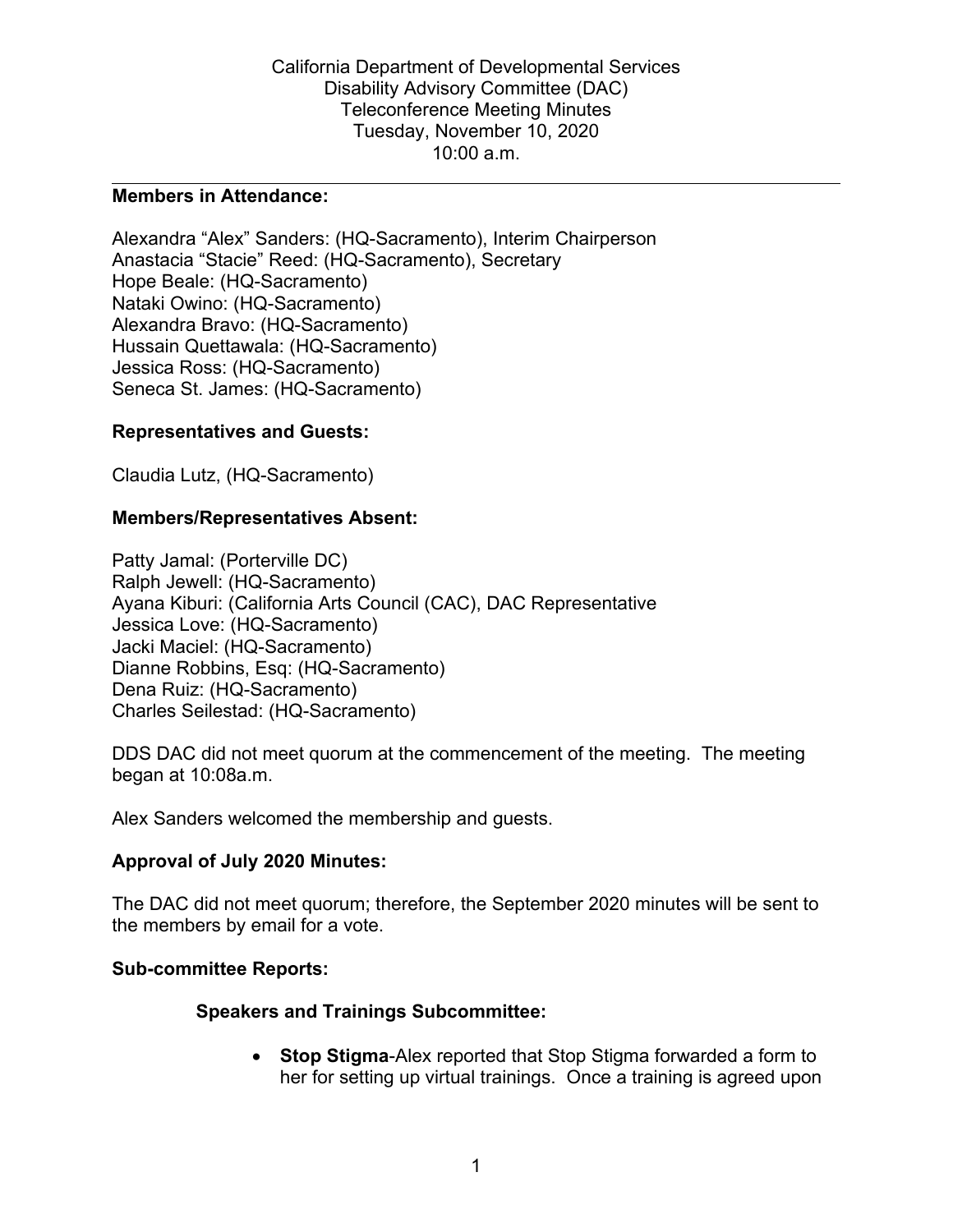California Department of Developmental Services Disability Advisory Committee (DAC) Teleconference Meeting Minutes Tuesday, November 10, 2020 10:00 a.m.

by the membership, it will require approval by Office of Human Rights and Advocacy Services and the Director's Office.

- Alex provided examples of the types of trainings that can be provided stories of stigma, overcoming stigma, diversity, etc.
- Alex stated she will make a list of the trainings and send it out to the membership.
- **Love Languages Training**-Alex shared information on the training, which was provided by James Dimmitt.
	- The training teaches ways of identifying how people receive communication differently and how they interact with each other.
	- Alex asked if James the DAC should have him provide the training again for those that did not participate the last time.
- **Trauma Informed Care**-This training has been postponed until COVID-19 restrictions are ended. Dr. Nadine Burke-Harris will likely not have the time for this training until later in 2021.

# **DAC Recruitment and Renewals**

• Alex indicated that November is normally DAC recruitment month, however, with all the restrictions surrounding COVID-19, recruitment efforts are should be postponed until 2021.

## **Signage and Logo Subcommittee**:

- Alex recommended sharing the draft DAC logos with the DAC membership until the Department logo efforts are completed.
- Hussain Quettawala shared two outstanding draft DAC logos with the membership
- The draft logos will be shared by email with the membership for their review and feedback.

## **ADA Taskforce Subcommittee**

• On hold due to COVID-19; however, Jessica Ross indicated that she will continue to conduct building walk-throughs in order to determine needs.

## **DDS DAC Homepage Subcommittee**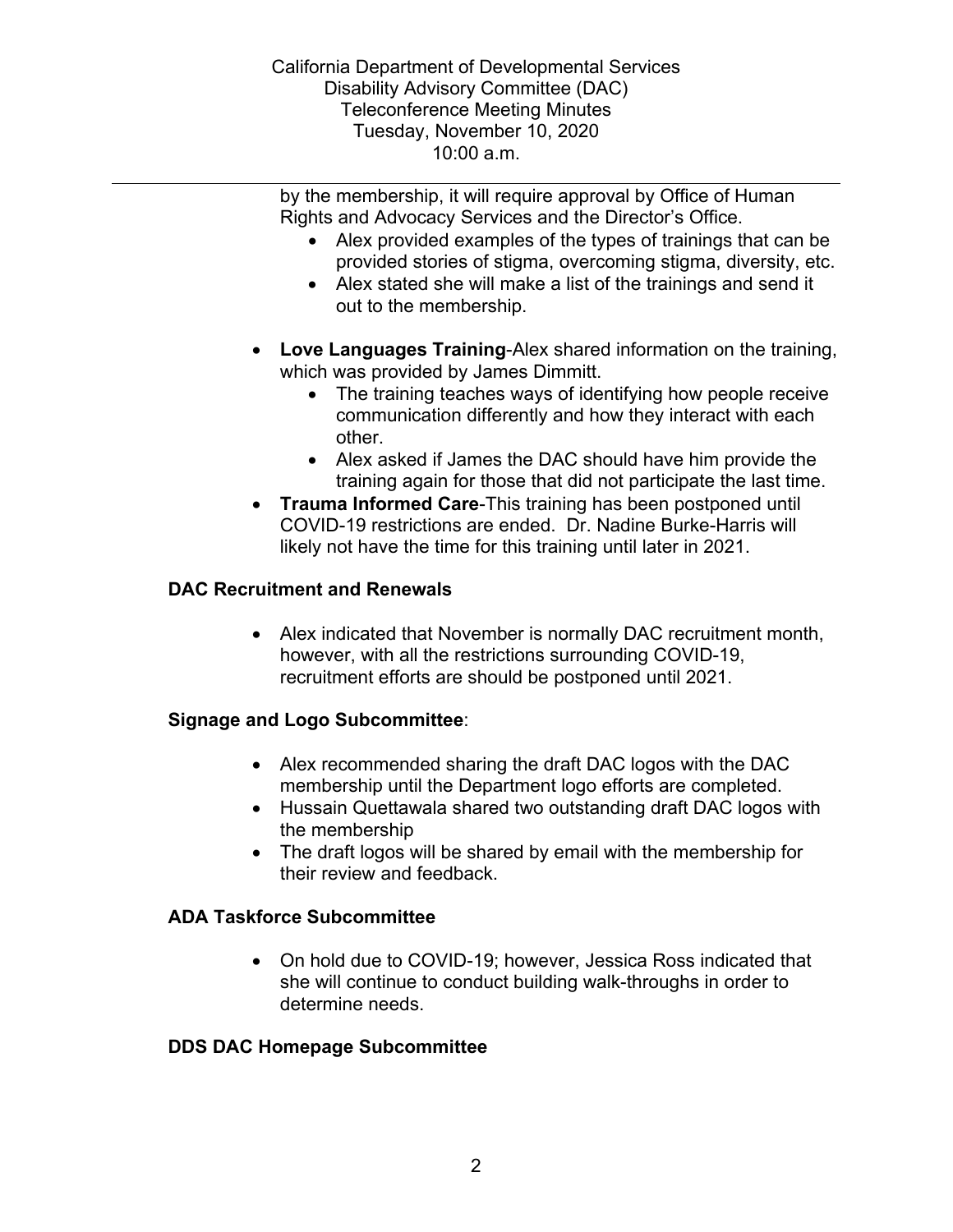• Alex shared that Hussain has a draft outline of a redesign of the DAC Homepage. IT wants links added to the draft.

## **Annual By-Law Review Subcommittee:**

• Alex indicated that the By-Law revisions are almost complete. A copy will be shared with the membership following review by Legal and the Director's office.

### **DDS CAC DAC Charter Subcommittee:**

• Alex indicated that the draft DAC CAC Charter is still in review by caused delays in moving forward with the document.

### **LEAP Process**

- Alex shared information about how DOR and CalHR manage the LEAP program:
	- Alex reported that Department of Rehabilitation (DOR) is responsible for certifying applicants for LEAP.
	- CalHR can also certify but mostly leave it up to DOR.
	- Consumer applicants must provide documentation to justify certification.
	- Training with DOR's districts has been challenging as DOR has not enforced a standard in the process.
	- CalHR manages the certification platform and are not receptive to suggestions on updating/improving on it.
- Alex indicated she will share the DOR's LEAP PowerPoint with the DAC.

### **Announcements**

• The DAC had nothing to report at this time.

### **Old Business**

• The DAC had nothing to report at this time.

### **New Business**

• **DAC Subcommittees Need Additional Members**